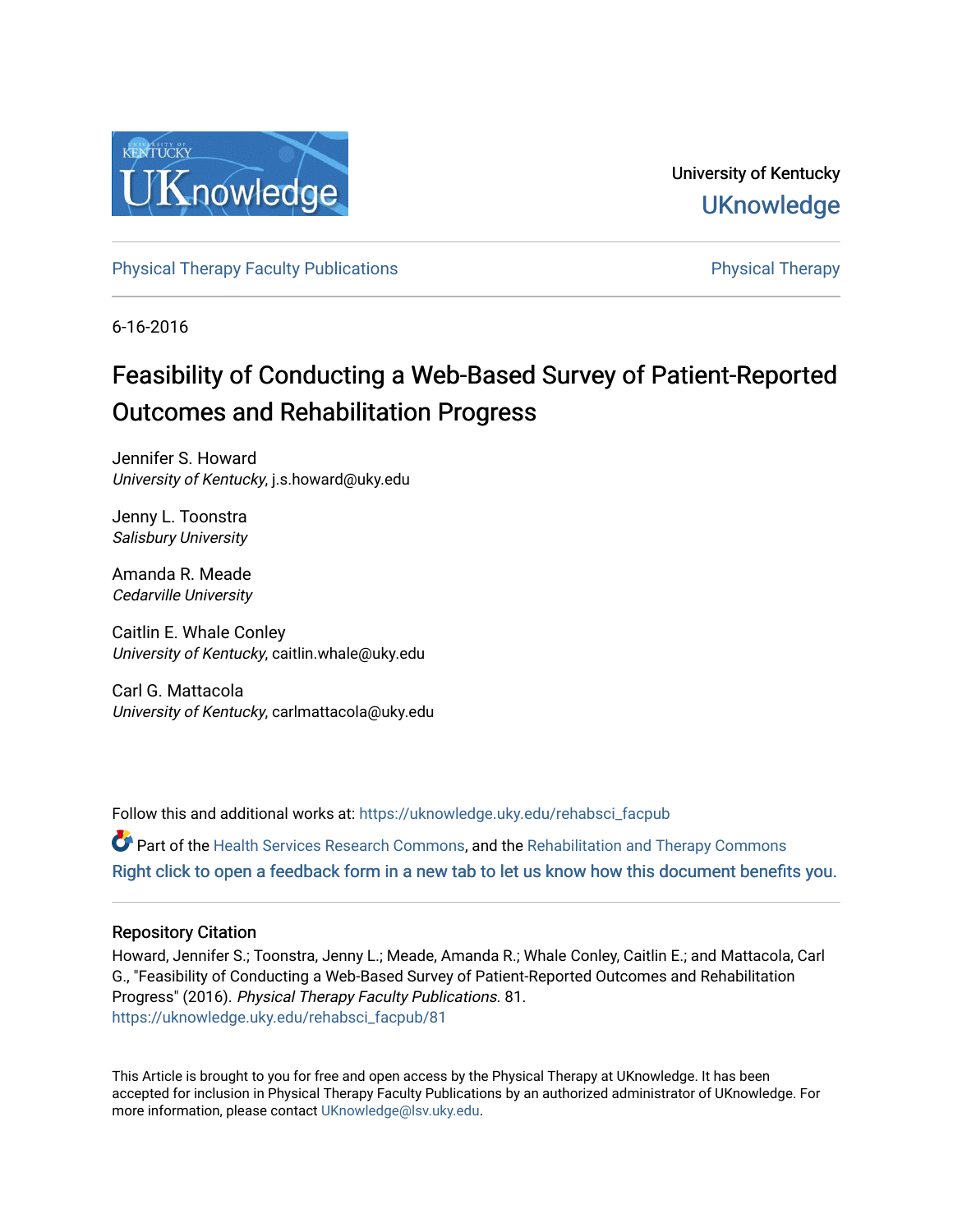## Feasibility of Conducting a Web-Based Survey of Patient-Reported Outcomes and Rehabilitation Progress

Digital Object Identifier (DOI) https://doi.org/10.1177/2055207616644844

## Notes/Citation Information

Published in Digital Health, v. 2, p. 1-10.

© The Author(s) 2016

This article is distributed under the terms of the Creative Commons Attribution-NonCommercial 3.0 License [\(http://www.creativecommons.org/licenses/by-nc/3.0/\)](https://creativecommons.org/licenses/by-nc/3.0/) which permits non-commercial use, reproduction and distribution of the work without further permission provided the original work is attributed as specified on the SAGE and Open Access page ([https://us.sagepub.com/en-us/nam/open](https://us.sagepub.com/en-us/nam/open-access-at-sage)[access-at-sage](https://us.sagepub.com/en-us/nam/open-access-at-sage)).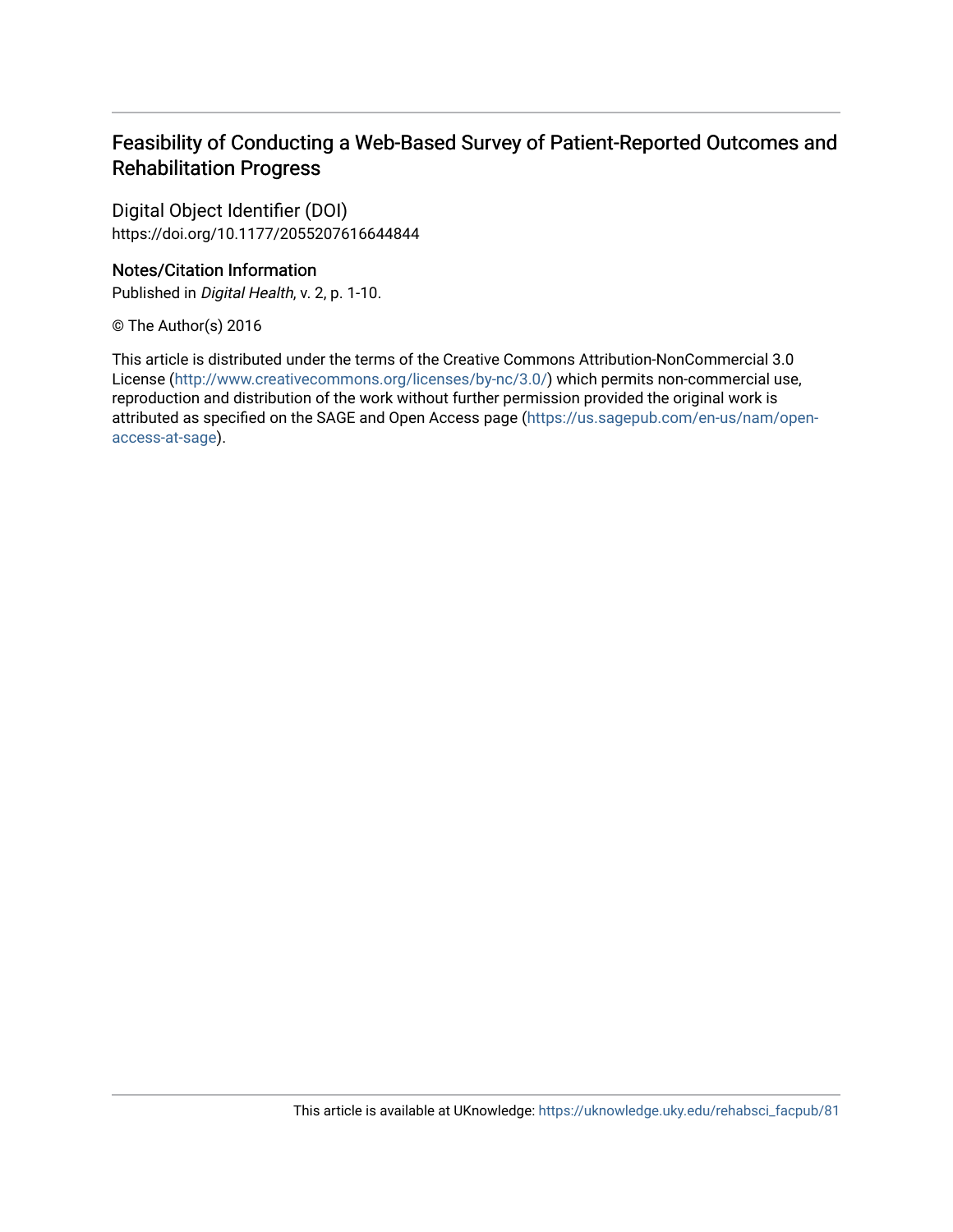Original Research **HEALTH**

## Feasibility of conducting a web-based survey of patient-reported outcomes and rehabilitation progress

Digital Health Volume 2: 1–10 C The Author(s) 2016 Reprints and permissions: sagepub.com/journalsPermissions.nav DOI: 10.1177/2055207616644844 dhj.sagepub.com

**DIGITAL**



Jennifer S Howard<sup>1,4</sup>, Jenny L Toonstra<sup>2</sup>, Amanda R Meade<sup>3</sup>, Caitlin E Whale Conley<sup>4</sup> and Carl G Mattacola<sup>4</sup>

#### Abstract

Background: Web-based surveys provide an efficient means to track clinical outcomes over time without the use of clinician time for additional paperwork. Our purpose was to determine the feasibility of utilizing web-based surveys to capture rehabilitation compliance and clinical outcomes among postoperative orthopedic patients. The study hypotheses were that (a) recruitment rate would be high (>90%), (b) patients receiving surveys every two weeks would demonstrate higher response rates than patients that receive surveys every four weeks, and (c) response rates would decrease over time.

Methods: The study deaign involved a longitudinal cohort. Surgical knee patients were recruited for study participation during their first post-operative visit ( $n$   $=$  59, 34.9  $\pm$  12.0 years of age). Patients with Internet access, an available email address and willingness to participate were counter-balanced into groups to receive surveys either every two or four weeks for 24 weeks post-surgery. The surveys included questions related to rehabilitation and questions from standard patientreported outcome measures. Outcome measures included *recruitment rate* (participants consented/patients approached), eligibility (participants with email/participants consented), willingness (willing participants/participants eligible), and response rate (percentage of surveys completed by willing participants).

Results: Fifty-nine patients were approached regarding participation. Recruitment rate was 98% ( $n = 58$ ). Eligibility was 95% ( $n = 55$ ), and willingness was 91% ( $n = 50$ ). The average response rate was 42% across both groups. There was no difference in the median response rates between the two-week (50%, range 0–100%) and four-week groups (33%, range 0–100%;  $p = 0.55$ ).

Conclusions: Although patients report being willing and able to participate in a web-based survey, response rates failed to exceed 50% in both the two-week and four-week groups. Furthermore, response rates began to decrease after the first three months postoperatively. Therefore, supplementary data collection procedures may be necessary to meet established research quality standards.

#### Keywords

Survey instrument, outcomes assessment, response rate, compliance, Internet access, patient-reported outcomes, rehabilitation progress

Submission date: 28 September 2015; Acceptance date: 17 March 2016

#### Introduction

Patient-reported outcomes (PROs) are widely accepted and commonly used in health care to obtain healthrelated quality of life (HRQOL) data.<sup>1-3</sup> PROs provide clinicians insight into patients' experiences, which may include symptoms, side-effects, out-of-clinic therapies,

<sup>1</sup>Department of Health and Exercise Science, Appalachian State University, USA

<sup>2</sup>Department of Health and Sport Sciences, Salisbury University, USA <sup>3</sup>Department of Athletics, Cedarville University, USA

4 Department of Rehabilitation Sciences, University of Kentucky, USA Corresponding author:

Jennifer S. Howard, Appalachian State University, 111 River Street Boone, NC 28608, USA.

Email: howardjs@appstate.edu

Creative Commons CC-BY-NC: This article is distributed under the terms of the Creative Commons Attribution-onCommercial 3.0 License  $\circledcirc$   $\circledcirc$ (http://www.creativecommons.org/licenses/by-nc/3.0/) which permits non-commercial use, reproduction and distribution of the work without further permission provided the original work is attributed as specified on the SAGE and Open Access page (https://us.sagepub.com/en-us/nam/ open-access-at-sage).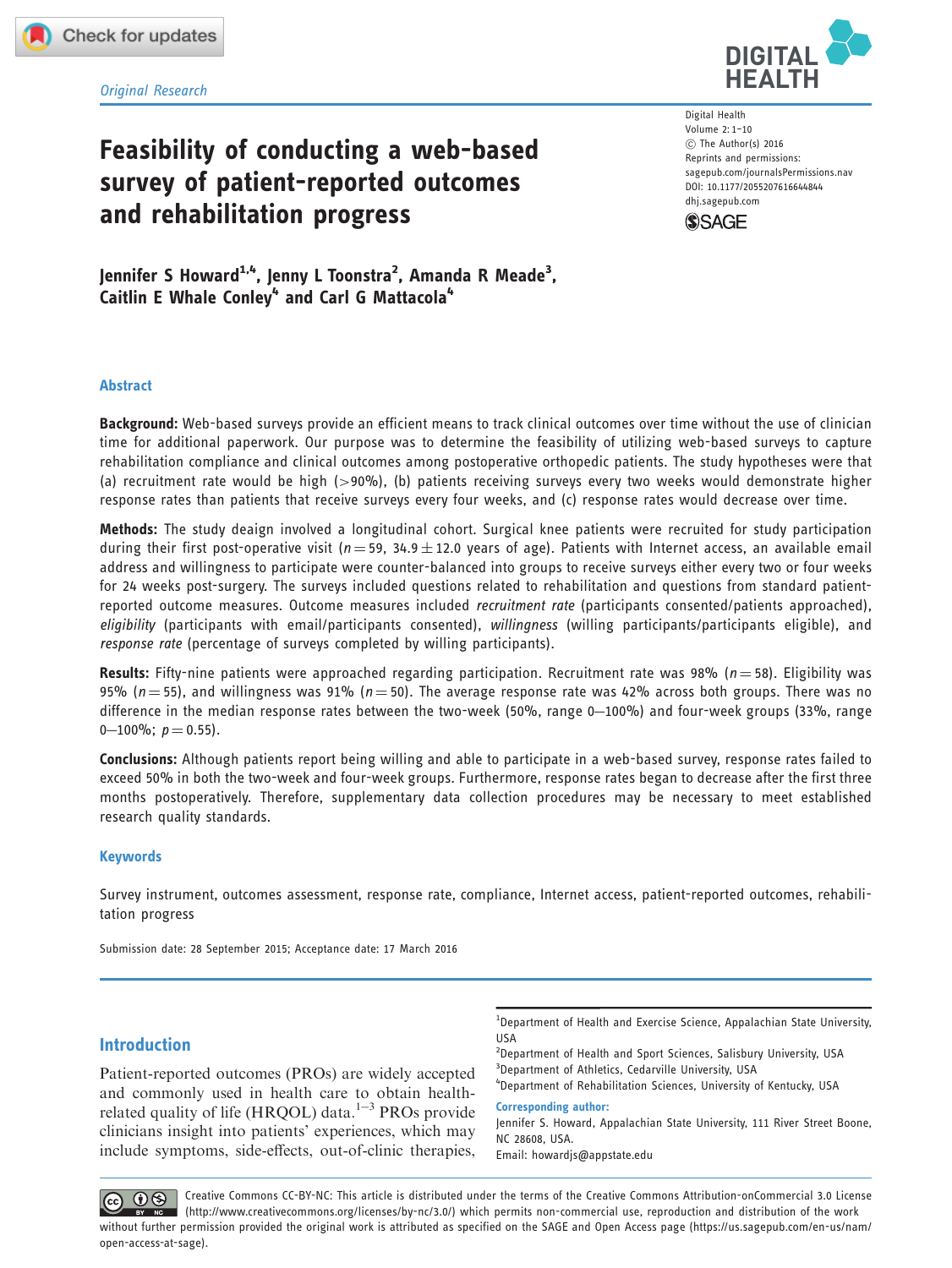or patient perceived effect of treatment. This information allows clinicians to alter treatments as needed according to the patient's symptoms or progression, rather than relying on the clinician's perceived condition of the patient. However, discrepancies remain as many clinicians continue to conduct outcome reports predominantly via staff-administered surveys instead of using patient-based reports. Patients may be able to provide additional symptoms beyond those reported by clinicians, and obtaining PROs encourages patient- clinician communication.<sup>4</sup> In practice, patient self-reporting may result in more accurate and comprehensive information regarding patient experiences, and may improve the proficiency of data collection in clinical practice.<sup>5</sup>

While it is widely accepted in health care that patients, not physicians, should be providing HRQOL assessments, clinician-based assessments continue to be the predominant method of data collection, $6$  particularly in the field of orthopedics. Beyond a well-established discordance between performance-based outcomes and  $PROs$ ,  $7-9$  limited research exists regarding the application of PROs in clinical orthopedic practice. However, there is strong evidence supporting the use of PROs as a unique source of information in other clinical settings. It has been reported that physician ratings of symptoms do not correlate well with patient self-assessments of HRQOL in cases of prostate cancer treatment.<sup>3</sup> Physicians have a tendency to report fewer symptoms and less symptom severity in later follow-ups and often underestimate the degree of patient-reported impairment.<sup>6</sup> It has also been demonstrated that clinicians consistently report less severe patient symptoms and patient self-reports often include side effects not reported by clinicians.<sup>10,11</sup>

Currently one of the most common methods for documenting clinical outcomes is a chart review. However, this process of data collection and retrieval can be time-consuming and often requires multiple clinicians to capture the data. Throughout this process information may be misinterpreted, or simple errors may occur that result in a loss of information. $2,4$ Patient self-reporting removes several intermediate steps and may improve capture and consistency of recording treatment outcomes, compliance, and patient satisfaction.<sup>10</sup>

With the continuing growth of computer access, the Internet, and other electronic communications, there has been a large increase in the number of instruments available for web-based surveys and outcome tracking. The use of electronically collected data allows large volumes of information to be stored and easily transmitted for both clinical care and research.<sup>4</sup> Using webbased interfaces may increase the depth and accuracy of available clinical data, save administrative time,

and enhance consistency of data collection across treatment sites.<sup>12</sup> Using the Internet to collect PROs also provides a unique advantage in that patients are able to report symptoms in real time between clinic visits, thus allowing reporting within home environments.<sup>4</sup> Patients have reported that using a web-based interface improved discussion and communication with clinicians.<sup>4</sup> Additionally, the consistent capture of patient outcomes may provide earlier reporting of signs or symptoms which may be "red flags" for clinicians, allowing for a quicker response and improved patient safety. $4,5,13$  Overall the use of electronic data capture, particularly through patient-assessed web-based interfaces, has a tremendous potential to enhance both clinical care and efficacy in research.

There is a further need for integrating patient-based measures into daily practice and developing a more effective method to distribute quality of life (QOL) assessments.<sup>6</sup> Allowing patients to submit self-reported outcomes and rehabilitation participation longitudinally will provide more comprehensive information to better evaluate patient progress and enhance communication between patients and clinicians. With the growth of Internet access, collecting web-based surveys at multiple time points throughout treatment or rehabilitation may be a useful means to capture patient perceptions and behaviors. A web-based survey provides a means to track data over time more efficiently because it does not rely on the patient returning to the clinic to report outcomes. However, it is unknown whether it is feasible to capture PROs though the web in an orthopedic population. Factors such as patient willingness and compliance with participation in web-based surveys determine the feasibility of capturing this information. Therefore, the purpose of this study was to determine the feasibility of conducting a web-based survey to capture compliance and self-reported outcomes among postoperative orthopedic patients over time. There are three hypotheses that guided the study: (a) recruitment rate would be high  $(>90\%)$ , (b) patients receiving surveys every two weeks would demonstrate higher response rates than patients receiving surveys every four weeks, and (c) response rates would decrease over time in both groups.

#### **Methods**

This was a prospective longitudinal cohort study. Patients were included in this study if they had undergone knee surgery. To be eligible for participation in the study, patients needed to be between the ages of 16-65 years and have undergone surgery related to patellar instability, ligament, cartilage, or meniscus injury. Patient recruitment and enrollment for this study is modeled in Figure 1.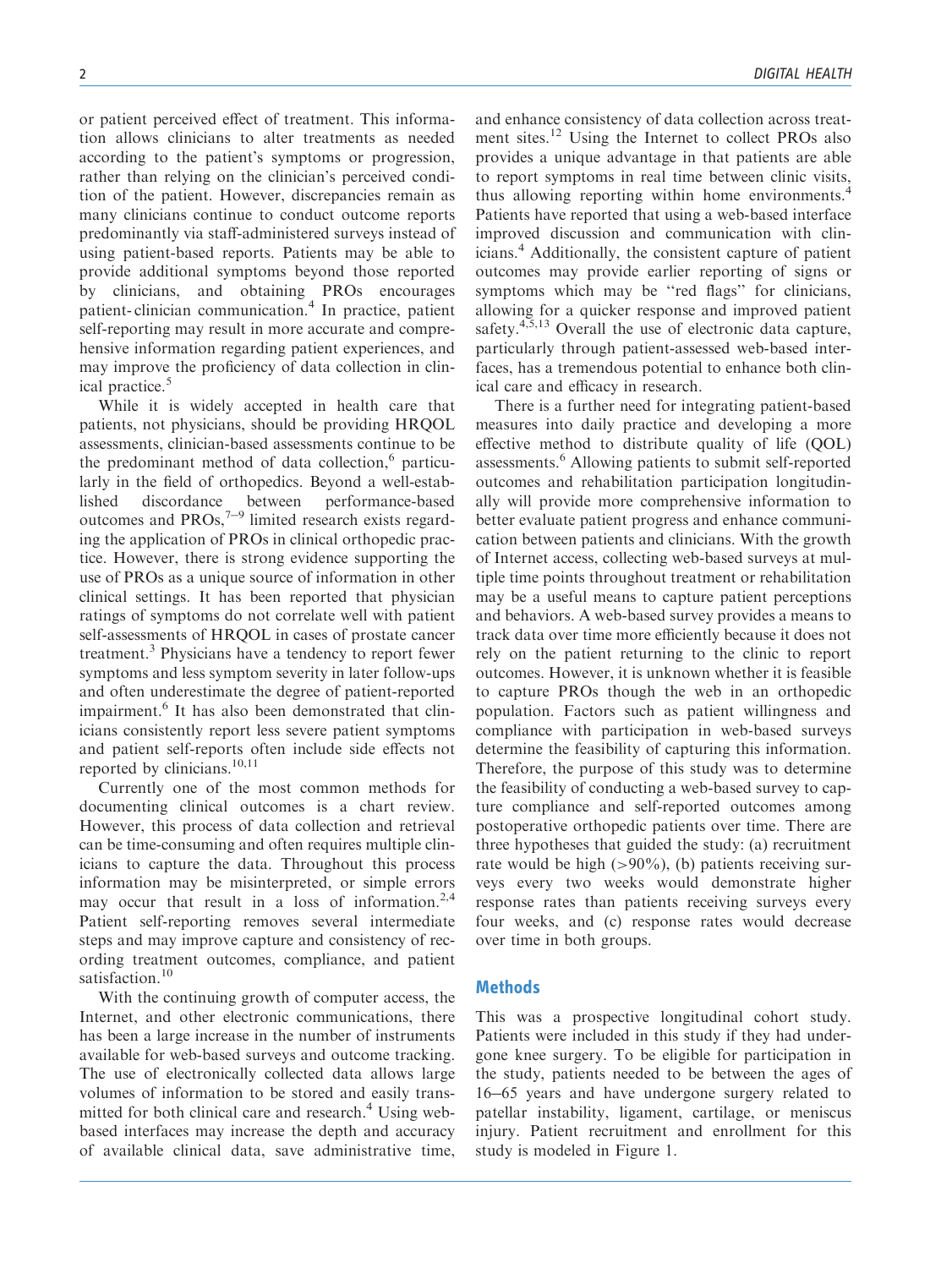

Figure 1. Patient recruitment.

Eligible and willing patients read and signed an informed consent document approved by the University of Kentucky Institutional Review Board (IRB#11-0644-P6A), in accordance with the ethical standards set forth in the 1964 Declaration of Helsinki. During screening, patients were asked to provide demographic information including education level, preferred method of contact (text message, phone, email, or standard mail), access to Internet, and employment status. If the patient did not have Internet access or was not willing to participate in further web-based surveys, she/he was no longer eligible to participate in the study. Patients who had internet access and were willing to participate were allocated in a counter-balanced manner (1:1) to receive surveys every two or four weeks. Based on group assignment, participants were sent recurring emails with a secure link to the appropriate survey along with log-in identification information. Depending on group assignment, patients received their initial survey either two or four weeks following surgery (one or three weeks following study enrollment). Those in the two-week group received a shortened survey (Supplementary Material, Appendix A) at weeks 2, 6, 10, 14, 18, 22, and 26, while all subjects received a longer survey (Supplementary Material, Appendix B) at weeks 4, 8, 12, 16, 20, and 24. In addition to recurring emails, reminders were sent to participants at regular intervals if they did not complete a survey within the allocated time period. A maximum of two reminders were sent for each time point. Reminders were sent two and five days after the initial email if the survey was still not completed. If the survey for a given time point was not completed within one week of the initial email, that time point was considered missed, and the participant moved on to the next survey time point. After two missed survey time points, the research staff contacted the participant via phone to remind him/her to complete the survey.

#### Instrumentation

The web-based surveys were created through Research Electronic Data Capture (REDCap Survey Software, Version 1.3.10, copyright 2011 Vanderbilt University).<sup>14</sup> REDCap is a secure web-based application designed to support data storage and collection for research studies. All information is password protected and maintained on bioinformatics servers maintained in the university's secure data center. Web-based surveys were used to assess patient function and report frequency of physical therapy sessions. The surveys created in REDCap included questions created by research personnel and also incorporated questions from the following scales: Lysholm Knee Scale, International Knee Documentation Committee (IKDC) Subjective Knee Form and Modified Cincinnati Knee Rating Scale.<sup>15-17</sup> The two week survey was designed to be a ''check-in'' survey to test whether more frequent communication improved response rates. Additionally, certain questions, such as those incorporated from the IKDC specify ''in the last month'' making asking them more frequently than every four weeks potentially invalid. Questions regarding physical therapy attendance and crutch use along with the Modified Cincinnati Knee Rating Scale were included in both the two and four-week surveys.

### Data reduction and statistical analysis

The independent variable of this study was group (twoweek or four-week) based on the frequency of the survey. The outcome variables included the percentage of patients agreeing to participate in the intake questionnaire (recruitment rate), the percentage of patients capable of participating in the web-based survey (eligibility), the percentage of patients willing to participate in the web-based survey (willingness), and the percentage of web-based questionnaires completed (response rate). Overall compliance was evaluated categorically for each participant based on response rate. Compliance was qualified based on the following; completion of less than 50% of the surveys was considered poor compliance, 50-70% completion was good compliance and greater than 70% completion was considered excellent compliance.<sup>18</sup> Non-compliance was defined as not completing any of the web-based surveys after agreeing to participate. Feasibility was defined as the percentage of all patients approached for the study that went on to participate in the study with at least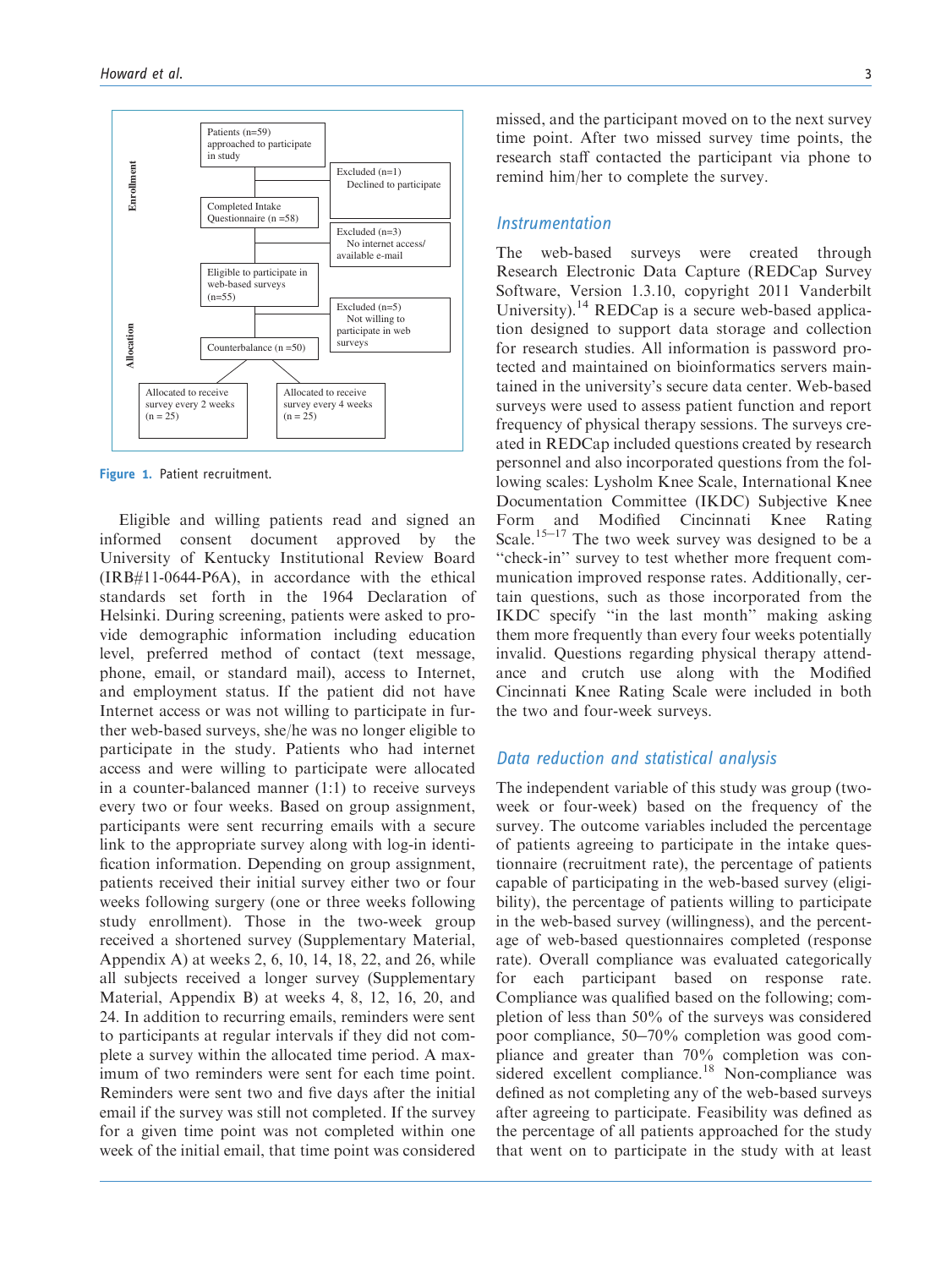good compliance (number of patients with at least good compliance/number of patients approached for study). For both groups data was collected for six months following surgery.

Data were analysed using descriptive statistics (percentages and frequencies) for all applicable variables for all participants. Because the data failed to meet the assumption of a normal distribution, the difference between response rates of the two groups (two or four week) was evaluated using a Mann Whitney U test and changes in response rate over time (first 12 weeks vs weeks 14-26) were compared using a related-samples Wilcoxon signed-rank test with the alpha level set a priori at  $p < 0.05$ . Categorical compliance rates between the two groups were analyzed using a chi square test  $(p < 0.05)$ .

#### **Results**

From a single orthopedic surgeon a total of 59 patients who had undergone orthopedic knee surgery requiring formal post-operative rehabilitation were approached and invited to participate. There was a recruitment rate of 98% (58/59), with one patient who declined enrollment and 58 patients who agreed to participate in the intake questionnaire. Based on Internet access and available email, 95% (55/58) patients were eligible to participate in the web-based survey; one patient did not have Internet access (age 29) and two additional patients did not have an available email address (age 16 and 54 years). Of these 55 patients, five patients were not willing to further participate in the study. Therefore, 91% (50/55) of patients with Internet/ email access were willing to participate in the webbased surveys. All patients having Internet access reported that access to be in their home.

Patients participating in the on-line survey included 29 females (58%) and 21 males (42%), with an average age of 35.4 years old (range 17-66). Among the 58 participants who participated in the intake questionnaire, the most common preferred method of contact was email  $(43\%)$ , followed by telephone  $(33\%)$ , text  $(15%)$  and mail  $(9%)$ . The five patients unable/unwilling to participate in the online survey included one female and four males; two patients preferred contact by phone, while the remaining three patients preferred contact by email, text, and mail. Table 1 provides information relative to patient demographics.

#### Response rate

There was an overall response rate of 43% among the 50 participants over a 24 (four-week group) to 26 (twoweek group) week follow-up. When compared between groups, those receiving a survey every two weeks had a

#### 4 DIGITAL HEALTH

Table 1. Patient demographics.

|                             | Total $(n=58)$ | Two-week<br>group<br>$(n=25)$ | Four-week<br>group<br>$(n=25)$ |  |  |
|-----------------------------|----------------|-------------------------------|--------------------------------|--|--|
| Age (mean/SD)               | 35.1(11.)      | 36.4(11.4)                    | 34.4 (11.7)                    |  |  |
| Gender (n/%)                |                |                               |                                |  |  |
| Female                      | 31 (53.4%)     | 14 (56%)                      | 15 (60%)                       |  |  |
| Male                        | $27(46.6\%)$   | $11(44\%)$                    | 10 (40%)                       |  |  |
| Race (n/%)                  |                |                               |                                |  |  |
| African American            | $5(8.6\%)$     | 2(8%)                         | $3(12\%)$                      |  |  |
| Caucasian                   | 51 (87.9%)     | 22 (88%)                      | 21 (84%)                       |  |  |
| Hispanic                    | $2(3.5\%)$     | 1(4%)                         | 1(4%)                          |  |  |
| Education level (n/%)       |                |                               |                                |  |  |
| Some high school            | 14 (24.1%)     | $3(12\%)$                     | $6(24\%)$                      |  |  |
| High school                 | $9(15.5\%)$    | 2(8%)                         | $6(24\%)$                      |  |  |
| Some college                | $6(10.3\%)$    | $4(16\%)$                     | 2(8%)                          |  |  |
| Associates/2-year<br>degree | 10 (17.2%)     | $4(16\%)$                     | $5(20\%)$                      |  |  |
| Bachelors/4-year<br>degree  | 12 (20.7%)     | $8(32\%)$                     | $3(12\%)$                      |  |  |
| Graduate degree             | $7(12.2\%)$    | $4(16\%)$                     | $3(12\%)$                      |  |  |
| Employment status (n/%)     |                |                               |                                |  |  |
| Employed                    | 33 (56.9%)     | 19 (76%)                      | 12 (48%)                       |  |  |
| Unemployed                  | 22 (38.0%)     | $6(24\%)$                     | 11 (44%)                       |  |  |
| Retired                     | $1(1.7\%)$     |                               | 1(4%)                          |  |  |
| No answer                   | $2(3.4\%)$     |                               | 1(4%)                          |  |  |
| Workers comp. case (n/%)    |                |                               |                                |  |  |
| Yes                         | $5(8.7\%)$     | 2(8%)                         | 2(8%)                          |  |  |
| No                          | 51 (87.9%)     | 22 (88%)                      | 23 (92%)                       |  |  |
| No answer                   | $2(3.4\%)$     | 1(4%)                         |                                |  |  |
| Type of surgery (n/%)       |                |                               |                                |  |  |
| ACI                         | 10 (17.2%)     | $3(12\%)$                     | 7(28%)                         |  |  |
| ACL                         | 19 (32.8%)     | $8(32\%)$                     | $8(32\%)$                      |  |  |
| <b>MPFL</b>                 | $6(10.3\%)$    | 2(8%)                         | $3(12\%)$                      |  |  |
| Microfracture               | $3(5.2\%)$     | 2(8%)                         | 1(4%)<br>(continued)           |  |  |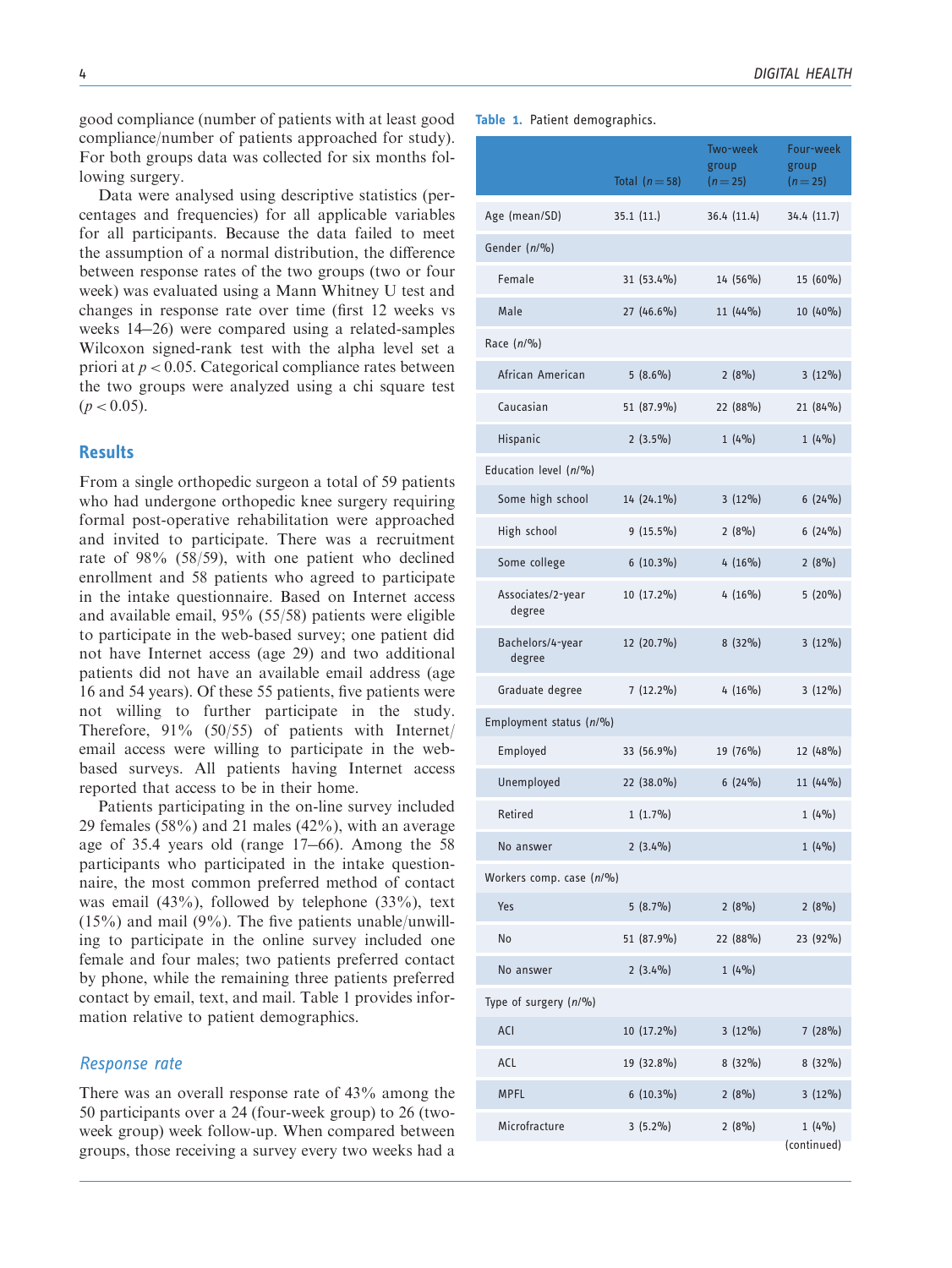|  | Table 1. | Continued. |
|--|----------|------------|
|--|----------|------------|

|                                   | Total $(n=58)$ | Two-week<br>group<br>$(n=25)$ | Four-week<br>group<br>$(n=25)$ |  |  |
|-----------------------------------|----------------|-------------------------------|--------------------------------|--|--|
| Meniscus repair                   | $4(6.9\%)$     | 2(8%)                         | 2(8%)                          |  |  |
| Other                             | 15 (25.9%)     | 7(28%)                        | $4(16\%)$                      |  |  |
| No answer                         | $1(1.7\%)$     | $1(4\%)$                      |                                |  |  |
| Preferred method of contact (n/%) |                |                               |                                |  |  |
| Email                             | $25(43.1\%)$   | $14(56\%)$                    | 10 (40%)                       |  |  |
| Telephone                         | 19 (32.8%)     | 7(28%)                        | $8(32\%)$                      |  |  |
| Mail                              | $5(8.6\%)$     | $1(4\%)$                      | $3(12\%)$                      |  |  |
| Text                              | $9(15.5\%)$    | $3(12\%)$                     | $4(16\%)$                      |  |  |

ACI: autologous chondrocyte implantation; ACL: anterior cruciate ligament; MPFL: medial patellofemoral ligament; SD: standard deviation.

#### Table 2. Survey compliance.

|                     | Two-week<br>group<br>$(n=25)$ | Four-week<br>group<br>$(n=25)$ | Total |
|---------------------|-------------------------------|--------------------------------|-------|
| Non-compliant (0%)  | $16\%$ (4/25)                 | 40% (10/25)                    | 28%   |
| Poor $(<50\%)$      | 32% (8/25)                    | $20\%$ (5/25)                  | 26%   |
| Good (50-70%)       | 28% (7/25)                    | $8\%$ (2/25)                   | 18%   |
| Excellent $(>70\%)$ | $24\%$ (6/25)                 | $32\%$ (8/25)                  | 28%   |

median response rate of 50% (range 0-100%; mean- $=$  44  $\pm$  32%) compared to a median response rate of 33% (range  $0 = 100\%$ : mean =  $40 \pm 40\%$ ) among those receiving a survey every four weeks ( $p = 0.55$ ). Table 2 illustrates survey compliance among the twoweek and four-week groups. There were no statistically significant differences in compliance between groups  $(p = 0.097)$ . There were four participants in the twoweek group and 10 participants in the four-week group that were non-compliant. The two-week group also had six participants that had excellent compliance. The four-week group had a total of eight participants that had excellent compliance. A total of five patients completed 100% of the web-based surveys sent to them.

Figure 2 illustrates the response rate of all participants receiving web-based surveys for the particular time point throughout the entire distribution time. The figure initially shows an identical response rate of 48% at four weeks among all participants. Response rate among the two-week group ranged from a high of 58% at 12 weeks to a low of 29% at 22 weeks. In the four-week group the highest response rate occurred at the initial four-week survey and declined to a low of 33% at the final 24-week survey. With the exception of week 8 (44% and 48%) the two-week group consistently had a higher response rate compared to the four-week group. Across both groups a higher response rate was observed in the first 12 weeks than in weeks 14 thru 26 (median response rate of 48% vs 38%,  $p = 0.028$ .

#### **Feasibility**

Of all 59 patients that were approached to participate in the study, there was a total of 39% (23/59) that had at least good compliance (>50% response rate).

#### **Discussion**

The purpose of this study was to determine the feasibility of utilizing web-based surveys to capture compliance and PROs among post-operative orthopedic patients overtime. It was hypothesized that there would be an excellent recruitment rate, the two-week group would have a higher response rate than the fourweek group, and response rate would decrease over time in both groups. This study demonstrated a high recruitment rate (98%), high eligibility (95%) based on Internet access and email availability, and a high willingness (91%) of patients to participate in web-based surveys. There was an average response rate of 42%, with the two-week group showing a slightly higher but not significantly different response rate (44%) compared to the four-week group (40%). Overall, 46% of participants demonstrated good or excellent compliance with returning study surveys. This is one of the first studies to examine the feasibility of web-based surveys in an orthopedic population. Therefore, when considering the feasibility and practicality of utilizing a web-based survey to document PROs and rehabilitation progress among post-operative orthopedic patients it is reasonable to anticipate obtaining results from 39% of eligible patients.

#### Recruitment rate

This study demonstrated a high recruitment rate (98%) among post-surgical orthopedic knee patients to regularly self-report progress during the rehabilitation process. Recruitment rate in the present study was likely high because the sample population was individually contacted in person during a regularly scheduled clinic visit. Patients also may have been more likely to agree to participate because the data collected via the survey was specific to their health status. The literature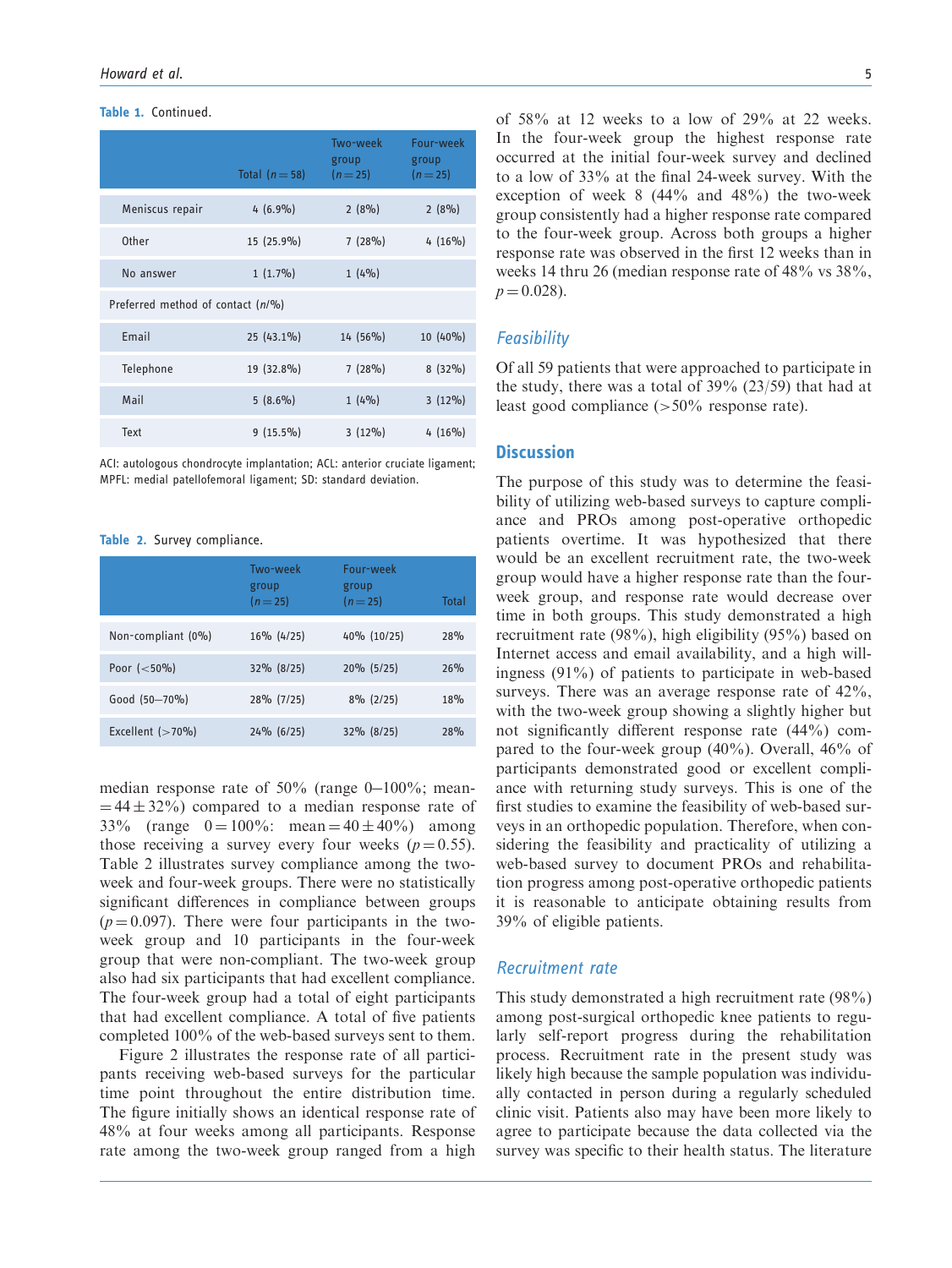

Figure 2. Response rate over time.

reports that participants are more likely to participate in surveys that relate to personal interests and behaviors.<sup>19</sup> The patients were reporting their status following a recent surgery and subsequent rehabilitation, as the intrinsic value was high we expected that recruitment rate from patients would be high.

The results of this study agree with previous research $19,20$  suggesting that salience and personal relevance are important factors in recruitment rate. A recruitment rate of 85% was reported among lung cancer patients who were approached during a clinic visit to self-report symptoms. Patients were given the option of completing surveys using computers in the waiting area and also had the option of home access.<sup>5</sup> The literature reports a recruitment rate ranging from 48-70% when the patients' own health care or condition is not the subject being evaluated in the survey.<sup>21,22</sup> Since, our study inquired about the patients' own health care and rehabilitation progress, we feel this was instrumental in our high recruitment rate.

A unique component of our study was evaluating the eligibility and willingness of patients to respond. In the present study, 95% of the patients had Internet access and an email address making them eligible to participate in the web-based surveys, and 91% of these eligible patients were willing to participate in the surveys. Similar to our study, an eligibility of 96% and willingness of 86% in a sample population of lung cancer patients to complete web-based PROs both in a clinic and with an at home option has been reported. $5$  The high rates of willingness to complete web-based health related surveys supports the use of this methodology in current practice. The high eligibility rates demonstrated in the present study could be attributed to the growth of technologies and internet access among patients.

#### Internet access

The use of technology as a means of distributing health-related questionnaires is feasible if the technology is available to the population of interest. In this study 95% of patients reported having Internet access and an available email address, with 100% of these patients having Internet access at home. This rate of access was notably higher than previously reported Internet access. In 1998, 42% of US households reported owning a computer and 26% had an email connection.<sup>23</sup> In 2003, 46% of rural and urban Indiana cancer clinic patients reported having access to the Internet.<sup>24</sup> The US Census reported in 2007 that 66% of Kentucky residents had Internet access at some location (school, library, etc.) and 60% had Internet access in their homes. $25$ 

#### Preferred method of contact

The majority of patients in this study reported that their preferred method of contact was email (43%), followed by telephone (33%), text (15%) and postal mail (9%) Although texting may be a common way of communication in the general public, it is reasonable most patients did not prefer to be contacted by research staff in such a personal method. Electronic mail provides a quick contact and response time, allowing the patient the convenience of responding on his or her own time compared to the instant response required with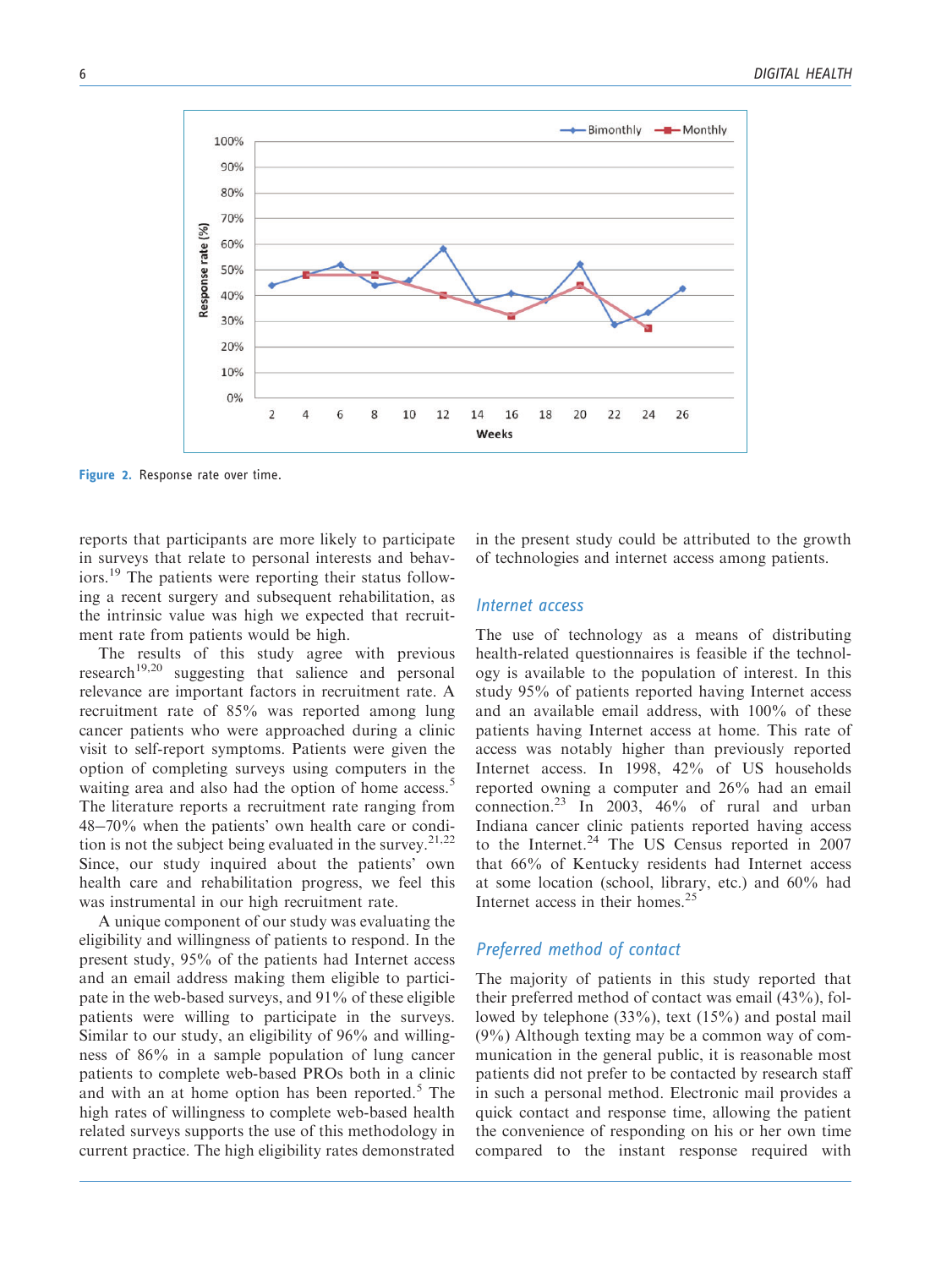telephone contacts. Historically, the most common method of survey distribution is postal mail followed by telephone interviews.<sup>18-20</sup> Interestingly, in the present study less than 35% of patients preferred to be contacted by telephone and less than 10% by mail. These findings are in agreement with previous research demonstrating that email or in person communication is the preferred communication method for patients for a variety of physician-patient interactions across a wide range of health conditions.<sup>26</sup> Furthermore, there is evidence to suggest that electronic communications, specifically email may improve clinical outcomes. $27$  It is evident that as technology continues to grow, new distribution methods will be required in order to capture information from a greater number of subjects.

#### Response rate

This study reports an overall response rate of 43% across all time points in both the two-week and fourweek groups. Previous literature has reported response rates with web-based surveys between  $51-83\%^{4,20,28}$ with a response rate of 56% reported for a previous orthopedic web-based health survey.<sup>29</sup> However, when comparing this study to others in the literature it is important to remember that this was a longitudinal study examining response rates over a six-month postoperative period; whereas some other studies may have only examined response rates for a single time point. In the current study, a trend of decreasing response rates were observed over time, providing a possible explanation for lower response rates. Although the average response rate was 42%, response rates for the first 12 weeks were higher (44-52%) and then decreased to 36% at 16 weeks and 30% at 24 weeks. The trend of decreased response rates after week 12 may relate to patients' clinical experience as they are often discharged from physical therapy around the three-month time point and many physical activity restrictions are removed. At this time point patients may have felt the questions on the survey were no longer relevant to them as their post-operative recovery and knee health was no longer at the forefront of their day to day activities.<sup>19</sup> Similarly, decreasing response rates over time may represent responder fatigue regardless of group membership.

It has been reported that longer questionnaires produce lower response rates.<sup>30</sup> A recent study evaluated response rates in patients completing web-based surveys that took either 15-30 min to complete compared to a survey that took 30-45 min to complete. The response rate was higher in patients that completed the shorter surveys  $(24\% \text{ vs } 17\%)$ .<sup>30,31</sup> In the present study, the four-week survey consisted of 37 questions, estimated to take 10-15 min, while the two-week

version consisted of 13 questions, estimated to take 5-10 min. Those in the two-week group were asked to complete both the short (weeks 2, 5, 10, 14, 18, 22, and 26) and the long survey (weeks 4, 8, 12, 16, 20, and 24). Within the two-week group, the average response rate for the long survey  $(46\%)$  was actually greater than the average response rate for the short survey (41%). Therefore, it appears that among our patients, as long as the survey took less than 15 min to complete, length was not a factor that influenced response rate.

#### Survey compliance

Survey compliance was established based on the categorization of response rates. Overall, 26% of patients had excellent compliance, completing over 70% of the surveys sent to them, while  $28\%$  were non-compliant, completing no surveys. An additional 26% had poor compliance, completing less than half of the surveys sent to them. Reasons for non-compliance are multifactorial and may include technical problems (e.g. nondeliverable email, server malfunctions), discontinuation of treatment or therapy, symptom resolution, or general disinterest. Using technology to capture patient symptoms lends itself to the possibility of technical problems. It has previously been reported that up to 5% of participants completing on-line surveys reported technical problems. In the present study, technical difficulties were experienced. The difficulties were discovered after participants reported not being able to submit surveys. This was then reported to REDCap technical support, requiring over a month to determine the disruption with the survey system.

#### **Feasibility**

Feasibility was defined as the percentage of all participants approached during their clinic visit that went on to participate in the study with at least good compliance. Of all patients that were approached in the clinic to participate in the study, a total of 39% were considered to have good compliance. The literature reports that a response rate of at least 50% is generally considered adequate for analysis and reporting in order to avoid a response bias.<sup>18</sup> Although  $39\%$  is below the recommended response rate for survey data, among those who did complete at least one survey 64%, had good or excellent compliance. In this same sub-sample of patients the mean response rate was 57%, suggesting that biggest hurdle to acceptable study participation levels may be those patients who agree to participate, but fail to follow through on even a single survey. For longitudinal studies, this observation underscores the importance of participant selection and ensuring patients have an adequate understanding of study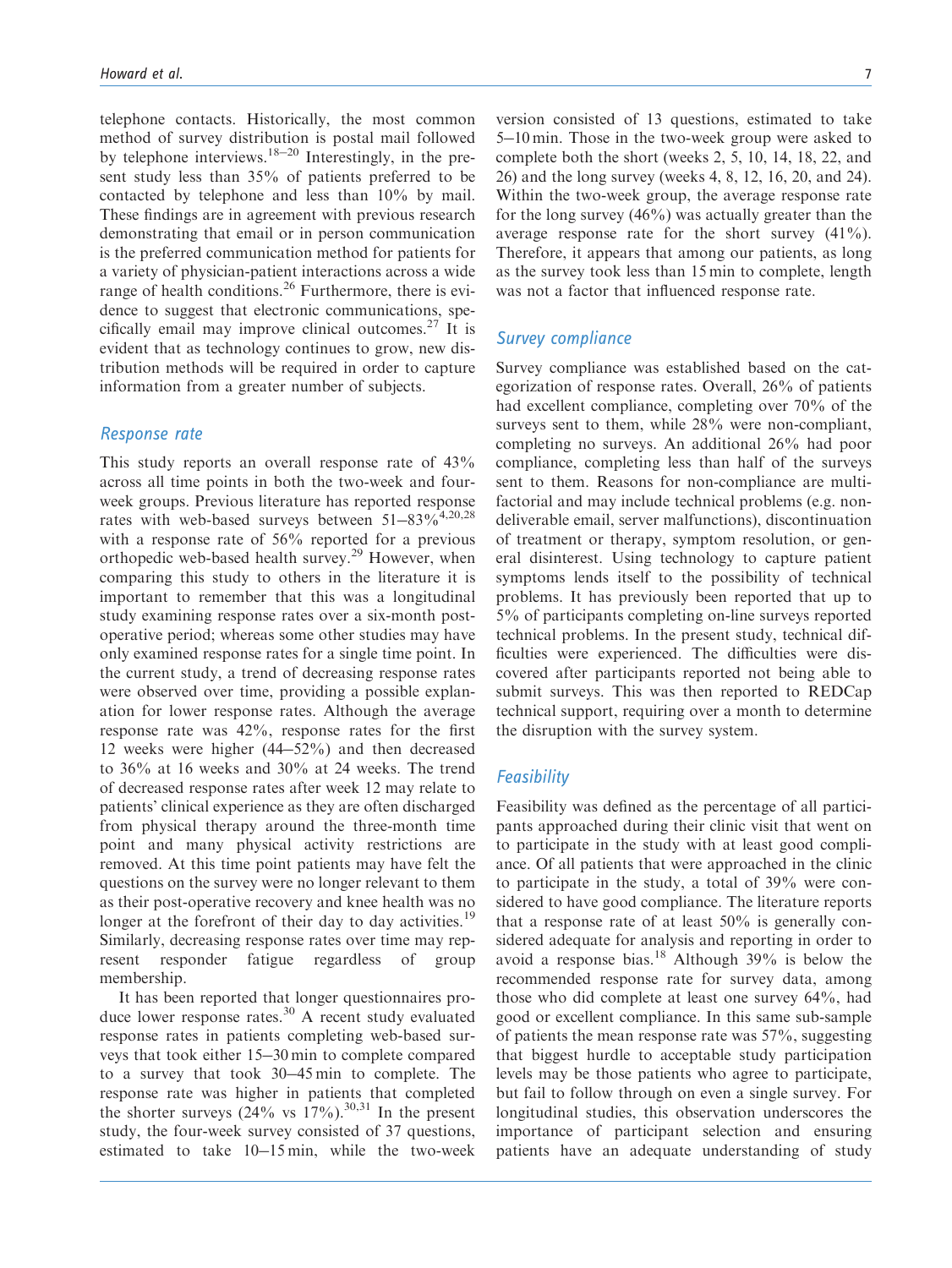expectations and that declining to participate should they be unable or unwilling to meet those expectations is acceptable.

Other scales of assessing the quality of a research design, such as that listed in the Physiotherapy Evidence Database (PEDro) scale suggest that at least 85% of the subjects initially allocated into groups must complete a key outcome study.<sup>32</sup> Our study included all patients eligible to participate, yet only 72% of participants completed at least one survey, still not meeting the qualifications of the PEDro scale in this criterion. These results, combined with previous research,  $4.5$  suggest that obtaining at least one outcome data point during an in clinic visit and/or providing patients with the ability to complete surveys during clinic visits may be necessary to ensure study feasibility.

#### Limitations

Limitations of this study include enrollment of only post-operative patients at an urban orthopedic medical center in central Kentucky. All participants enrolled were patients who had undergone knee surgery performed by a single orthopedic surgeon, which then required regular, ongoing physical therapy. Although the clinic is a comprehensive medical center, the results from this study may not be generalizable to all populations. However, our participants represented a heterogeneous sample of patients with varying levels of education and employment status suggesting that replication of our methodology in similar locales may produce similar results.

An additional limitation of the present study was that incentives were not used. There has been a reported increase in response rate with the use of incentives. Although incentives were not used in our study and can be difficult to incorporate into web-based surveys, they may prove beneficial to improve response rates.<sup>19</sup> There were also limitations involved in the web-based survey. Some of the participants received web-based surveys during the holidays (Thanksgiving to New Year) and non-compliance was observed during this time from participants who had been compliant prior to and subsequently following the holiday season. There were also periodic technical difficulties experienced in which participants were not able to complete the web-based survey. Participants were asked to report any problems experienced with the surveys, and these responses were considered compliant with that time point as the participant had taken the time to try to complete the survey and then reported these difficulties to research personnel. Finally, reasons regarding failure to complete the survey were not formally collected, in part because the majority of those who failed to return surveys could not be reached for follow-up despite numerous attempted phone calls. Future qualitative investigation regarding why individuals may choose not to complete follow-up health related surveys is recommended.

#### Conclusion

The results of this study supported our first hypothesis, that the overall recruitment rate would exceed 90%. We observed a high recruitment rate (98%), high eligibility (95%) based on Internet access and email availability, and a high willingness (91%) of patients to participate in web-based surveys. Our second hypothesis, that patients receiving surveys every two weeks would demonstrate a higher response rate than patients receiving surveys every four weeks was not supported. There was an average response rate of 42%, with the two-week group showing a slightly higher but not significantly different response rate  $(44\%)$  than the four-week group  $(40\%)$ . Similarly, a difference in compliance was not observed between groups. Overall, 39% of patients approached for participation demonstrated good or excellent survey compliance over a six month post-operative period. Finally, our results supported our third hypothesis, with both groups demonstrating decreasing in response rates after the 12-week follow-up survey.

This is one of the first studies to examine the feasibility of web-based surveys in an orthopedic population, and it should be noted that these results may not be generalizable to other healthcare areas. The results demonstrate that although orthopedic patients report being willing and able to participate in a web-based survey, response rates began to decrease after the first three months postoperatively, and a sub-set of patients failed to complete any research activities. Failure to complete any surveys was particularly problematic in the four-week group where 40% of patients failed to return a single survey. However, the percentage of participants achieving good or excellent compliance did not differ between groups suggesting that there is no meaningful advantage to sending outcomes surveys at two-week intervals comparted to four-week intervals. Overall, these findings demonstrate that although it is feasible to conduct a web-based survey to collect PROs and rehabilitation progress in post-operative orthopedic patients, supplementary data collection procedures may be necessary to meet established research quality standards.

#### Acknowledgements

The authors would like to thank Christian Lattermann for his assistance with patient recruitment for this study.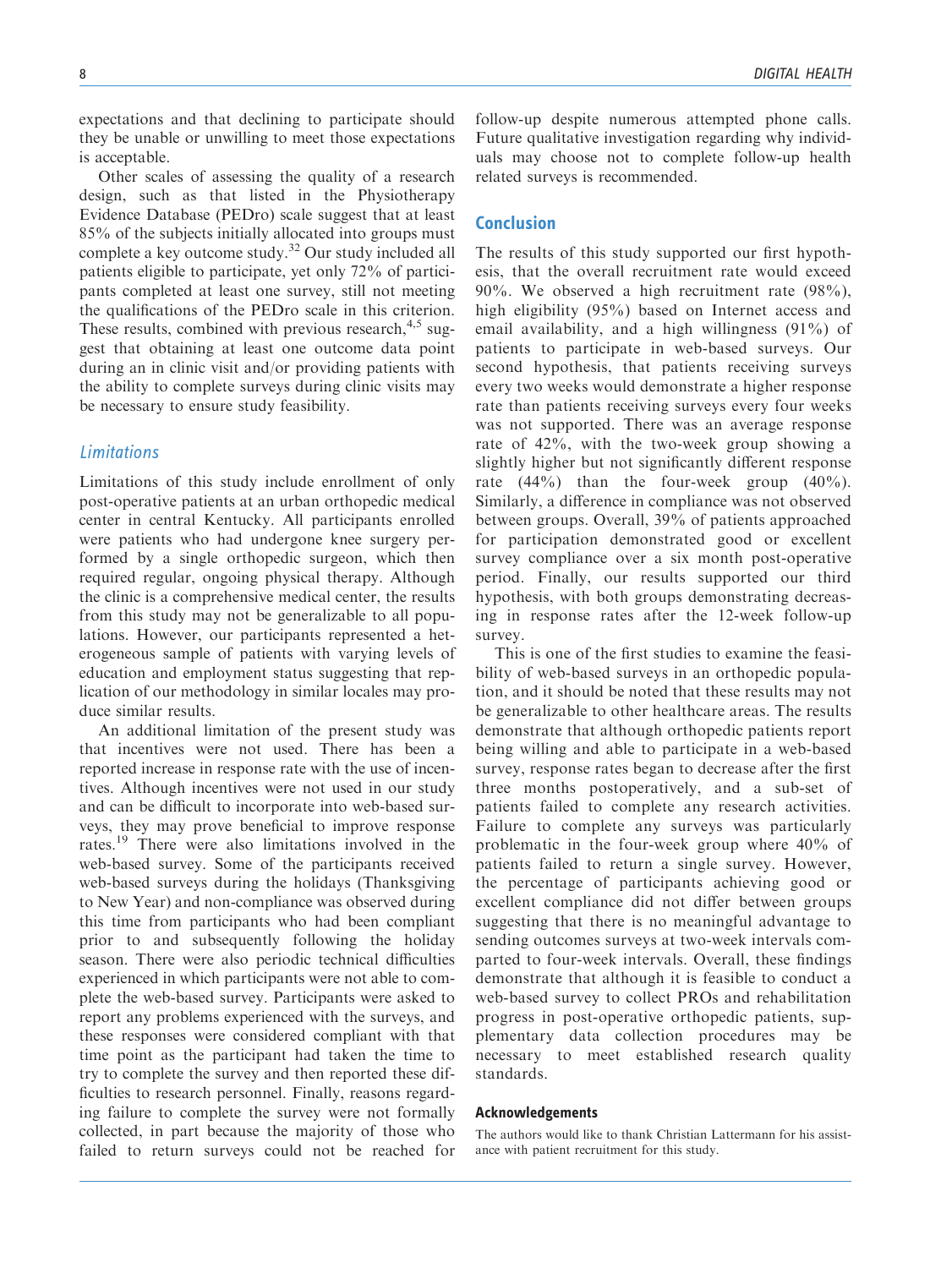Contributorship: JH, JT, AM and CM researched literature and conceived the study. JH, AM, CWC, and JT were involved in protocol development, gaining ethical approval, patient recruitment and data analysis. AM wrote the first draft of the manuscript. JH and JT completed subsequent revision and additional analyses with assistance from CWC and CM. All authors reviewed and edited the manuscript and approved the final version of the manuscript.

Declaration of Conflicting Interests: The author(s) declared no potential conflicts of interest with respect to the research, authorship, and/or publication of this article.

Ethical approval: The University of Kentucky Institutional Review Board approved this study (IRB#110644-P6A)

**Funding:** The author(s) disclosed receipt of the following financial support for the research, authorship, and/or publication of this article: This project did utilize resources supported by the National Center for Research Resources and the National Center for Advancing Translational Sciences, National Institutes of Health, through Grant 8UL1TR000117-02. The content is solely the responsibility of the authors and does not necessarily represent the official views of the NIH.

#### Guarantor: JH

**Peer review:** This manuscript was reviewed by Christopher Golby, University of Warwick and one other reviewer who has chosen to remain anonymous.

Supplemental material: The online supplementary material is available at http://dhj.sagepub.com/supplemental.

#### **References**

- 1. Wiklund I. Assessment of patient-reported outcomes in clinical trails: The example of health-related quality of life. Fundam Clin Pharmacol 2004; 18: 351-363.
- 2. Fairclough D. Patient reported outcomes as endpoints in medical research. Stat Methods Med Res 2004; 13: 115-138.
- 3. Webster K, Cella D and Yost K. The Functional Assessment of Chronic Illness Therapy (FACIT) measurement system: Properties, applications, and interpretation. Health Qual Life Out 2003; 1–79.
- 4. Basch E, Artz D, Dulko D, et al. Patient online self-reporting of toxicity symptoms during chemotherapy. J Clin Oncol 2005; 23: 3552-3561.
- 5. Basch E, Iasonos A, Barz A, et al. Long-term toxicity monitoring via electronic patient-reported outcomes in patients receiving chemotherapy. J Clin Oncol 2007; 25: 5374-5380.
- 6. Sonn G, Sadetsky N, Presti J, et al. Differing perceptions of quality of life in patients with prostate cancer and their doctors. J Urol 2009; 182: 2296-2302.
- 7. Mizner RL, Petterson SC, Clements KE, et al. Measuring functional improvement after total knee arthroplasty requires both performance-based and patient-report assessments: A longitudinal analysis of outcomes. J. Arthroplasty 2011; 26: 728-737.
- 8. Jacobs CA and Christensen CP. Correlations between knee society function scores and functional force measures. Clin Orthop Relat Res 2009; 467: 2414-2419.
- 9. Maly MR, Costigan PA and Olney SJ. Determinants of self-report outcome measures in people with knee osteoarthritis. Arch Phys Med Rehabil 2006; 87: 96-104.
- 10. Basch E. The missing voice of patients in drug-safety reporting. N Engl J Med 2010; 362: 865-869.
- 11. Pakhomov S, Jacobsen S, Chute C, et al. Agreement between patient-reported symptoms and their documentation in medical record. Am J Manag Care 2008; 14: 530-539.
- 12. Lakeman R. Using the Internet for data collection in nursing research. Comput Nurs 1997; 13: 269-275.
- 13. Basch E. Patient-reported outcomes in drug safety evaluation. Ann Oncol 2009; 20: 1905-1906.
- 14. Harris P, Taylor R, Thielke R, et al. Research electronic data capture (REDCap)-a metadata-driven methodology and workflow process for providing translational research informatics support. J Biomed Inform 2009; 42: 377-381.
- 15. Lysholm J and Gillquist J. Evaluation of knee ligament surgery results with special emphasis on use of a scoring scale. Am J Sports Med 1982; 10: 150-154.
- 16. Irrgang J, Anderson A and Boland A. Development and validation of the International Knee Documentation Committee Subjective Knee Form. Am J Sports Med 2001; 29: 600-613.
- 17. Browne J, Anderson A and Arciero R. Clinical outcome of autologous chondrocyte implantation at 5 years in US subjects. Clin Orthop 2005; 436: 237-245.
- 18. Babbie E. Survey research methods, 2nd ed. Belmonth, California: Wadsworth Publishing Company, 1990.
- 19. Dillman D. Mail and Internet surveys, 2nd ed. Hoboken, New Jersey: John Wiley and Sons Inc, 2007.
- 20. Honnakker P and Carayon P. Questionnaire survey nonresponse: A comparison of postal mail and internet surveys. Int J Hum-Comput Int 2009; 25: 348-373.
- 21. Velikova G, Booth L, Smith A, et al. Measuring quality of life in routine oncology practice improves communication and patient well-being: A randomized controlled trial. J Clin Oncol 2004; 22: 714-724.
- 22. Miller D, Brownlee C, McCoy T, et al. The effect of health literacy on knowledge and receipt of colorectal cancer screening: A survey study. BMC Family Practice 2007; 8: 1–7.
- 23. Irving L, Klegar-Levy K, Everette D, Reynolds T and Lader W. Falling through the Net: Defining the digital divide. A Report on the Telecommunications and Information Technology Gap in America Washington, DC: National Telecommunications and Information Administration, US Department of Commerce, 1999.
- 24. Abdullah M, Theobald D and Butler D. Access to communication technologies in a sample of cancer patients: An urban and rural survey. BMC Cancer 2005; 5: 16-18.
- 25. File T. Computer and internet use in the United States. Current Population Survey Reports, P20-568 US Census Bureau, Washington, DC. 2013.
- 26. Hassol A, Walker JM, Kidder D, et al. Patient experiences and attitudes about access to a patient electronic health care record and linked web messaging. J Am Med Informatics Assoc 2004; 11: 505-513.